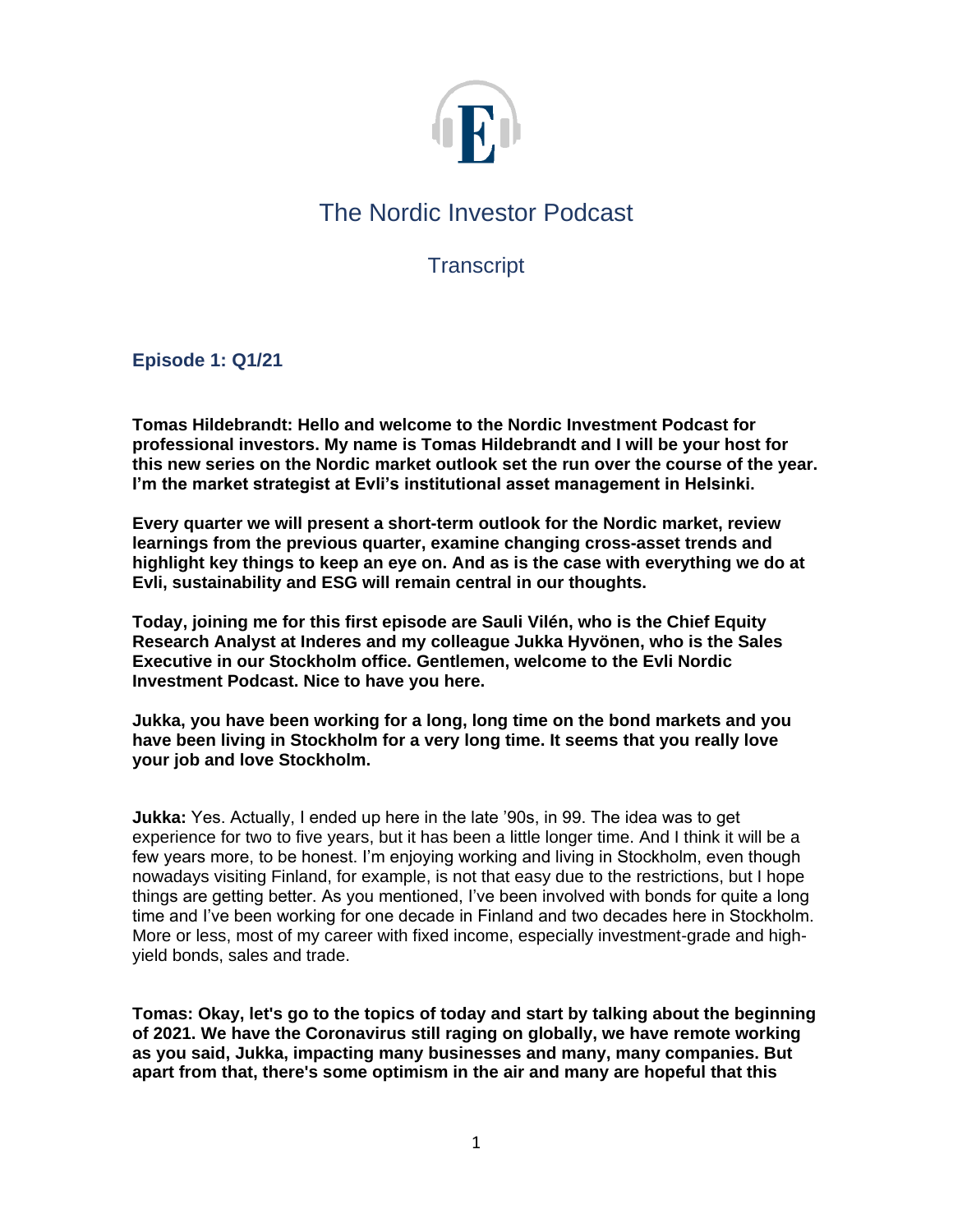### **recovery will continue, and we will get back to normality within this year. So, gentlemen, how would you expect the market to evolve in this kind of environment and what factors would you look at? Would you like to start, Sauli?**

**Sauli:** I think the main question is that what kind of economy are we leaving when we have finally defeated Corona, in H2, basically. The stimulus has been so huge from the central banks and also from the government side that it's kind of difficult to see in what state the underlying economy is at the moment and when do we finally beat the virus. That step is the key question and that will drive the earnings of companies.

### **Tomas: So, it's the revival of consumption. The industry has bounced already quite nicely and in many of the Nordic countries the industry and industrial companies are quite dominant, so it has shown in the economic performance here.**

**Sauli:** Yes, it will obviously be how the consumption will develop after this. And obviously, inflation will be one key topic to closely follow in the upcoming quarters. How will this totally new way of stimulating the economy affect inflation? If we would see inflation, it would put pressure on bond yields or the central bank rates. Forecasting the economy at the moment is super, super difficult due to all these factors.

**Jukka:** It's quite interesting that you mentioned inflation. Inflation is coming up in quite a few comments and financial newspapers. It's quite controversial that Riksbanken has announced that the rates are going to stay until 2024 and that inflation is going to be pretty subdued. It's kind of difficult to say. At the same time, you are talking about the possibility of inflation and maybe higher rates, and simultaneously the central bank here in Sweden is saying that that's maybe not the case and they will have to accommodate the industry rates for a long time. And that would maybe support the economy. It's a little bit like you have a patient that is taking medicine and is getting better, but you don't know when you can take the medicine away.

### **Tomas: Now we have a really tough question from our French TPM and I would like now to ask it from you guys: So why would anyone invest in Nordic companies when they are already included in their time pan-European investments or in the index?**

**Sauli:** In the Nordics, our banking sector is super robust, I think it's definitely strongest in Europe and I guess it's competing with the strongest in the world, actually. So you don't have to take that legacy with you if you invest in the Nordics. Our economies are in better shape than in Europe overall, the prospects are better, just to name a few.

# **Tomas: During the past year Finnish smaller companies have really been rallying so do you expect this rally to continue?**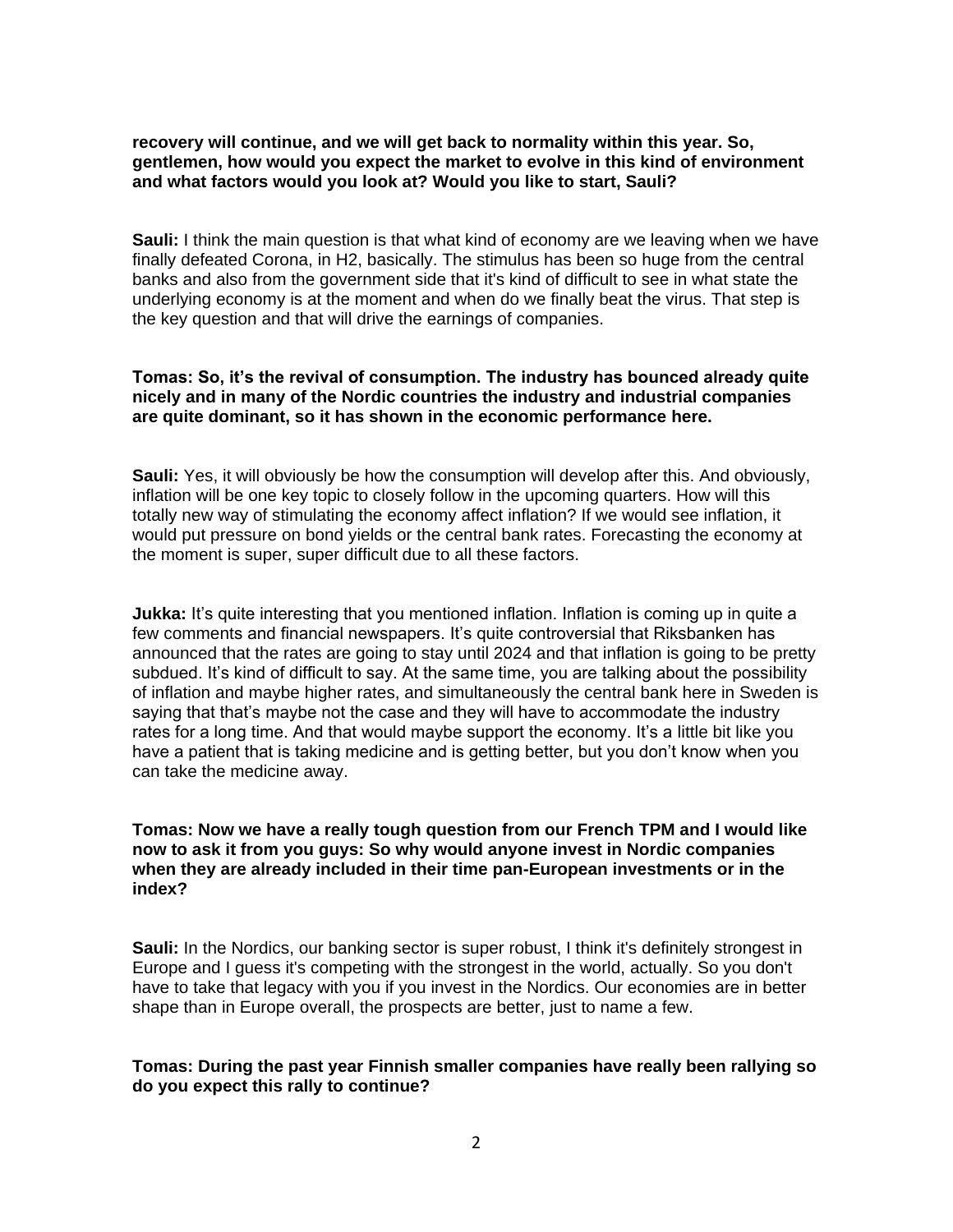**Sauli:** Well, in the broader perspective, I believe this rally is based on the fundamentals since we have lots and lots of super interesting companies in the small/mid-cap space in the Nordics. Some of them are tech-driven and some of them might be ESG-driven. We have a lot of interesting companies which are already maybe so-called local champions but there are tons of companies which have the potential to be global champions, also. We really like that small/mid-cap space at the moment in the Nordics and that definitely should be a place for investors to watch.

# **Tomas: That's an exposure you get when you're investing in the Nordic markets.**

**Sauli:** Yeah, definitely. If we can continue on the exposure thing, the stock exchanges in the Nordics are fairly concentrated. For example, our index top 25 companies in Finland: if you buy that, you will take 10% exposure on a couple of names, basically. You need to take a massive exposure on individual names.

# **Tomas: I think the same thing is in the Danish market as well.**

**Sauli:** Yes, the same thing. And the same thing is in Sweden. Correct me if I'm wrong, Jukka.

**Jukka:** Well, I would say that the market is somewhat broader here, so can't really comment on that directly.

**Sauli:** Yes, but my point is that if you buy Nordic straight through your indexes you are actually taking a kind of heavy exposure for individual names or companies.

**Jukka:** That's true, yes.

**Sauli:** And that leaves you kind of a small exposure for the local champions and those up and coming names there for example in mid-cap space. Thereby, I don't think the best way to invest in the Nordics is through index funds since our index structures are very different if you compare them with S&P 500 or Eurostock 600. You don't get diversification there, basically, and you are exposing yourself to individual names heavily.

**Jukka:** That's true.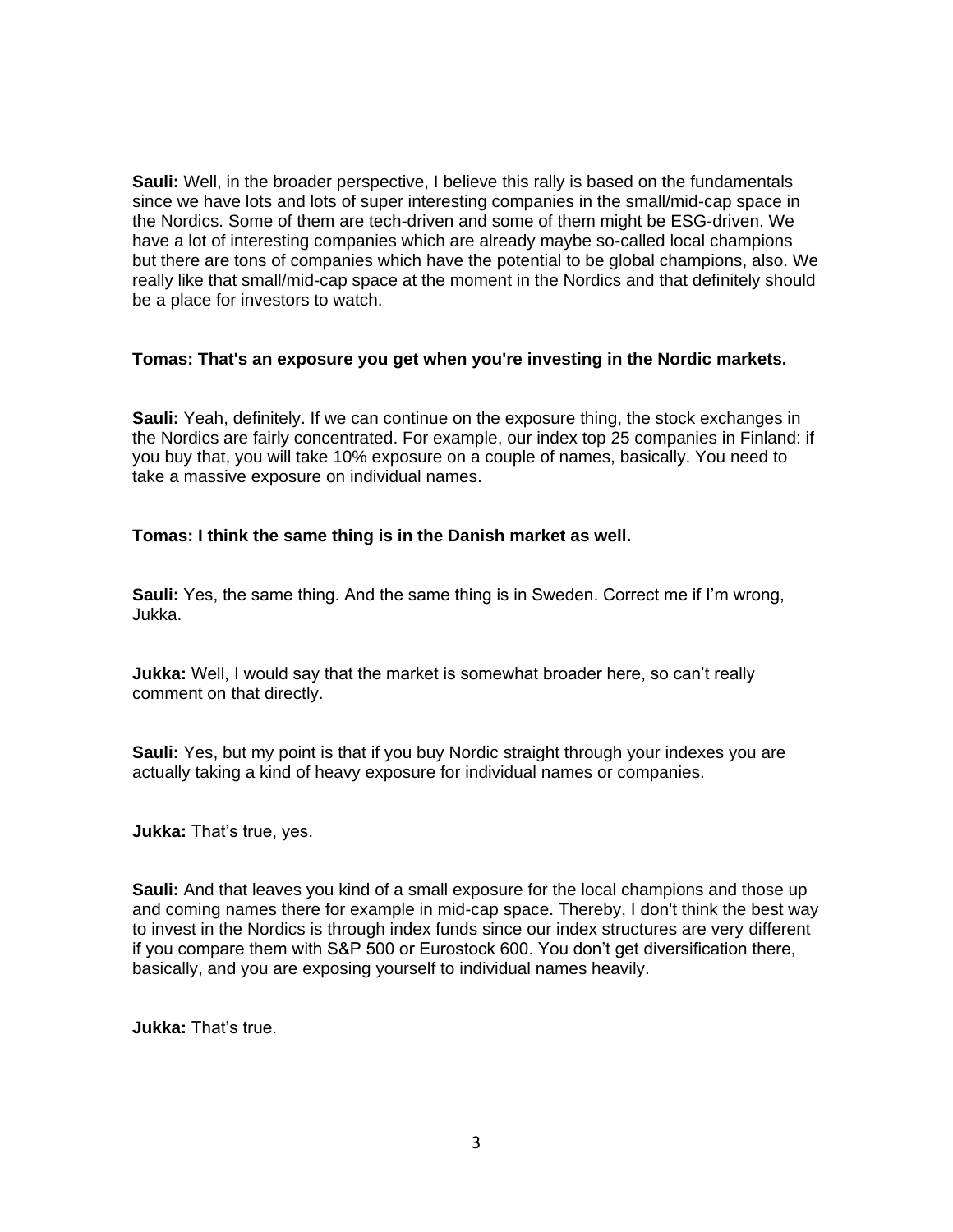**Sauli:** That's why - obviously since I am an equity research analyst I have to say this - I believe I can create Alpha in the Nordic equity space since our market is not as efficient as it is across the Atlantic in the US, for example.

## **Tomas: Shifting a little bit to bond markets, Jukka, this same issue that Nordic banks are quite dominant in the bond market. But can you find any other segments or niches that are interesting for international investors?**

**Jukka:** In Sweden, there are a lot of issuers from the real estate sector, and there are very, how could I say, different kinds of issuers, so you can take quite high-risk on that segment or you can take a more conservative risk. But the fact is that the Swedish market is dominated by the real estate sector issuers.

# **Tomas: How is it with these large issuers there, they have of course international ratings, but there's plenty of names in the Nordics that are unrated. And that has to do also with the analyst coverage.**

**Jukka:** That's an interesting question if you compare it to the equity market as well, especially now. Earlier, banks and some brokers gave something which is called "shadow ratings" to the smaller issuers that didn't take the official S&P or Moody's rating. But now when the legislation and rules have changed, the banks and brokers are not allowed to give shadow ratings. Nowadays, it's only the rating agencies that can give a credit rating to the issuer. That has made it a little bit more difficult but simultaneously interesting to invest in good companies that are listed but not rated.

## **Tomas: How would you Jukka describe the depth of the Nordic Bond markets: are there many domestic buyers and sellers and what about trading activity, size and so on? How does the market function?**

**Jukka:** Well, it's quite a versatile market in the sense that we have four different markets and four currencies - or five currencies, if you count the dollar as a currency, as we all do. So you get quite different kinds of markets. Norway is dominated by the high-yield market and the investor base is quite international for the high-yield companies. But when you come for example to Sweden, there are of course many kinds of issuers: the biggest companies issue in euros and they have ratings and, if not global, at least a European investor base. But then when you come to the Swedish krona bonds that are issued mainly from Swedish companies which are in many cases unrated, I would say that the investor base is more Nordic, naturally in Sweden but also in other Nordic countries. And when you go to really small companies for example here in Sweden, and even in Finland, where there are smaller companies and smaller issuers and maybe better yields as well, then it's more local, the majority of the investor base is in the country where the bond is issued.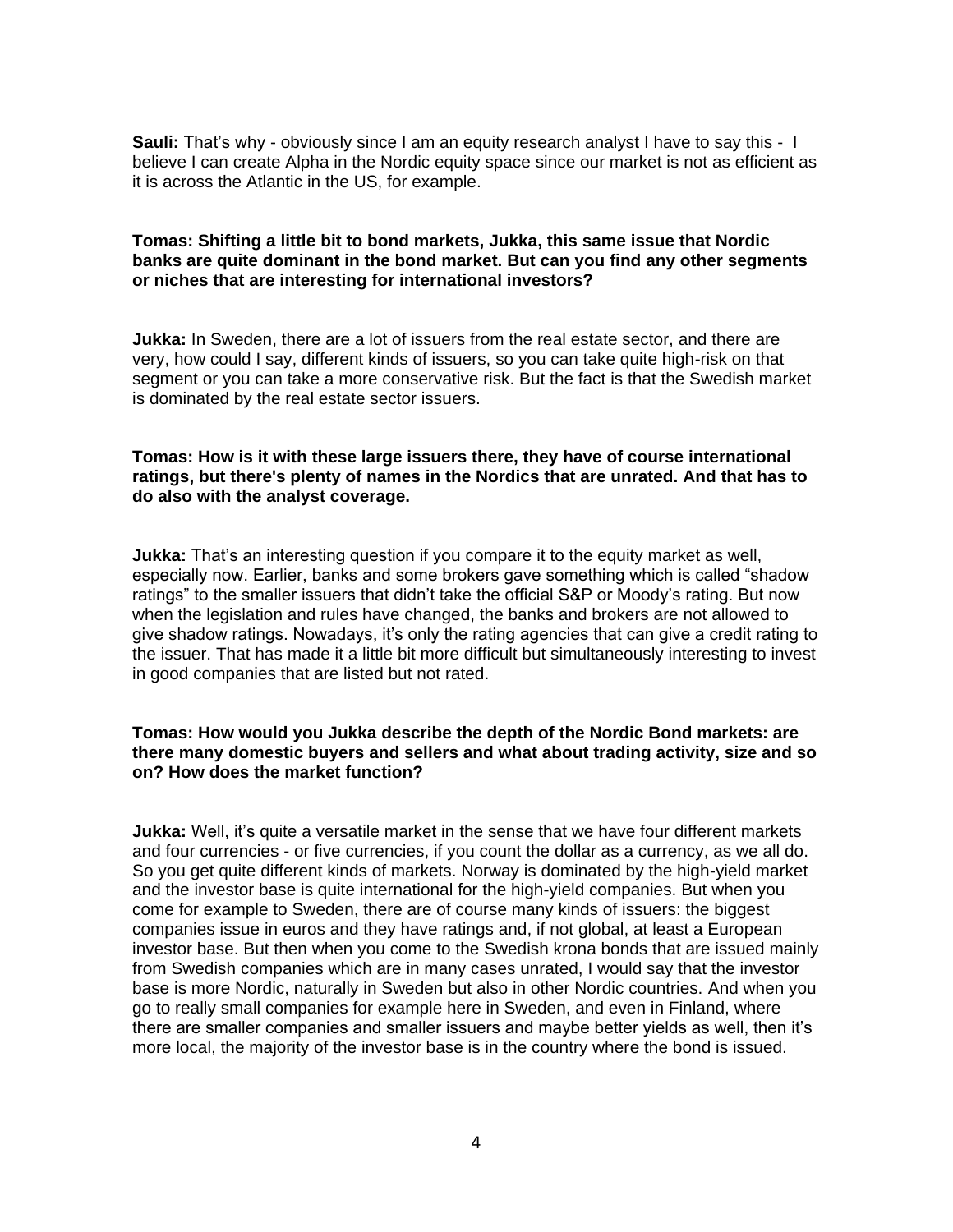## **Tomas: So thanks to all these different characteristics, you actually get quite a nice yield pickup in many of the Nordic names and Nordic markets.**

**Jukka:** Absolutely. And especially compared to European markets. Right now, the demand for corporate bonds is extremely high in Europe. When they bring a new issue, for example for a medium-sized company in the triple or double B area, books can be ten times oversubscribed and you have initially priced, let's say, 3%, and then the bond is at 2.5%, which is quite significant. For an equity investor or an equity analyst, it sounds like peanuts, but in the bond world, it's a giant, a very big difference.

## **Tomas: So Jukka, what would be the main things that an investor should have an eye on in this moment?**

**Jukka:** What happens in the central bank world, that's kind of positive, and that the support for the markets continues. And the fiscal dominance: even the EU has managed and will manage the situation relatively well, the countries get the support that they need. Then it's pretty much a question of recovery – and recovery seems to be on its way.

## **Tomas: So Sauli, how is it in equities? What are the things that you are watching right now?**

**Sauli:** Well, as Jukka said, we're all watching what central banks do as they are running the show at the moment, it has been for the past decade and will be for the next decade, I guess. Besides central banks and possibly inflation pick up, I think what we really need to focus on is the real economy and development of companies' earnings. What has happened during the Corona crisis is that the valuation levels have skyrocketed since the earnings have been kind of down here. So, in order for the equities to continue to perform, we need robust earnings growth. That's basically it, even though you can justify a higher valuation with the zero interest rates. Obviously, the current valuations, you cannot justify those, you need robust earnings growth. Basically, that's what I'm looking at. It's really during the upcoming quarters when the pandemic finally starts to fade out, we will see in what state our economy is and in what shape our companies are after the crisis. The outlook is good, I'm fairly optimistic but what I want to emphasize that without strong earnings growth the parties for equities cannot continue.

### **Tomas: How is it now during the first quarter and the ongoing reporting season? Has there been any big surprises, positive or negative?**

**Sauli:** The currencies have gone well, the companies are in good shape they are performing well, considering the environment where the pandemic is still kind of dragging things down. The outlook for the current year is kind of - obviously, since nobody knows exactly when Corona will fade - it will weigh down the outlooks, companies are fairly